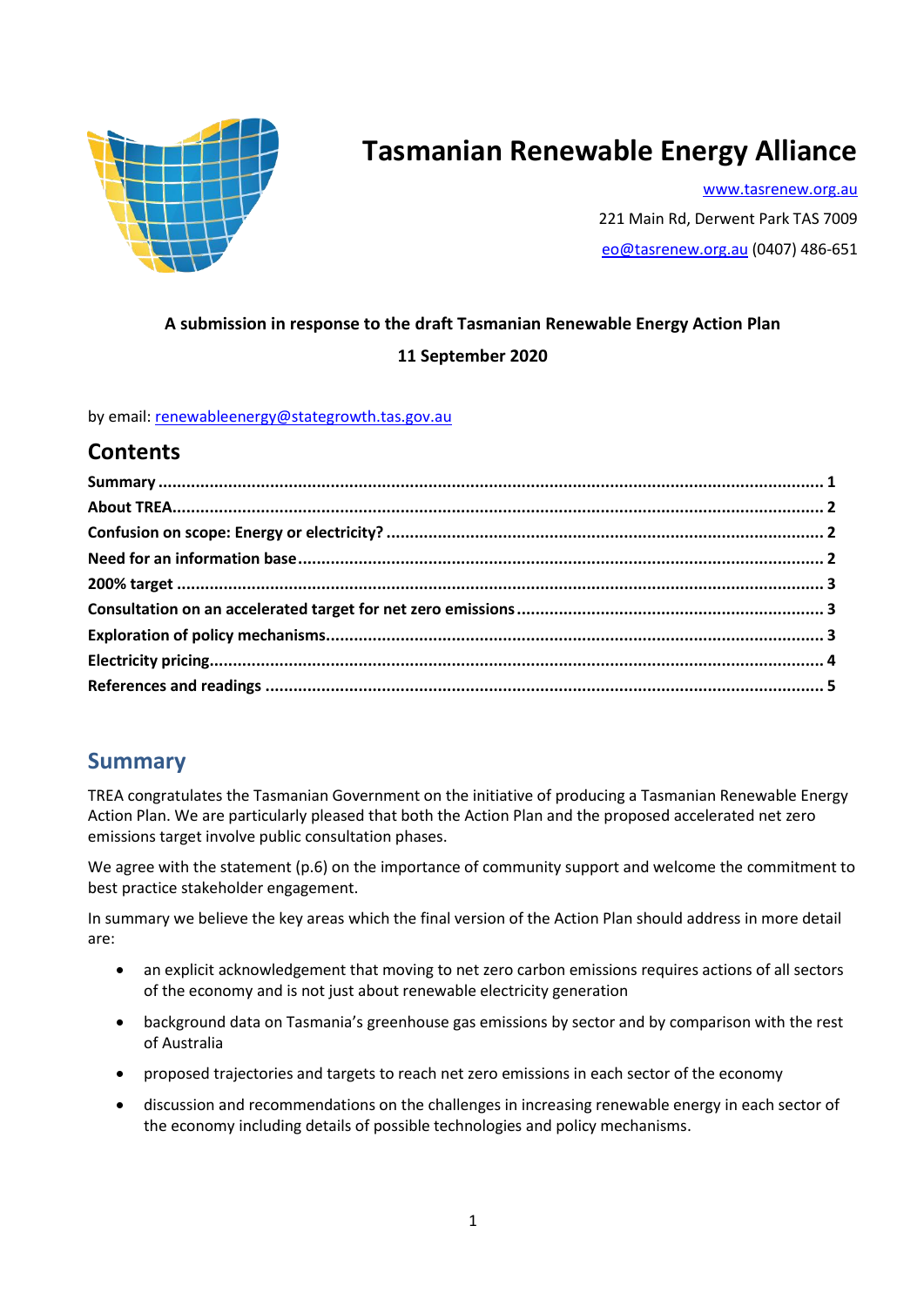## **About TREA**

The Tasmanian Renewable Energy Alliance represents solar sales and installation companies in Tasmania, as well as other developers of small scale renewable energy project. We provide services to members and a united voice for the renewable energy industry in dealing with government and regulatory agencies. Our broader aims also include promoting the development and use of renewable energy in Tasmania.

# **Confusion on scope: Energy or electricity?**

Discussion of energy policy in Tasmania often confuses energy with electricity. Unfortunately this confusion is repeated in the draft plan. All of the following statements actually apply to electricity generation, not total energy use.

"While Tasmania is already on track to be 100 per cent self-sufficient in renewable energy by 2022…" p.11

"Tasmania is well on target to achieve the government's goal of becoming 100 per cent self-sufficient in renewable energy generation by 2022." p.21

"By 2022 Tasmania will have become one of the few jurisdictions in the world to be 100 per cent selfsufficient in renewables." p.21

While the document title suggests its scope is renewable energy policy, in fact it mainly addresses issues around increasing generation of electricity and associated opportunities for green hydrogen.

# **Need for an information base**

The draft Plan contains no details about Tasmania's current energy use or emissions profile, either by sector or by comparison to the rest of Australia. Public debate about renewable energy policy for Tasmania should be informed by a solid base of factual information.

It is unfortunate that the Energy in Tasmania Performance Report produced by the Office of the Tasmanian Economic Regulator no longer includes data on total energy use and sources. The most recent version from the 2014-2015 Performance Report clearly shows that energy from fossil fuels (liquid fuels, coal and gas) is a greater proportion of total energy use than renewable sources (wind and hydro).



#### Figure 1.2 Tasmanian Energy Flow Diagram

from Energy in Tasmania Performance Report 2014-2015, page 2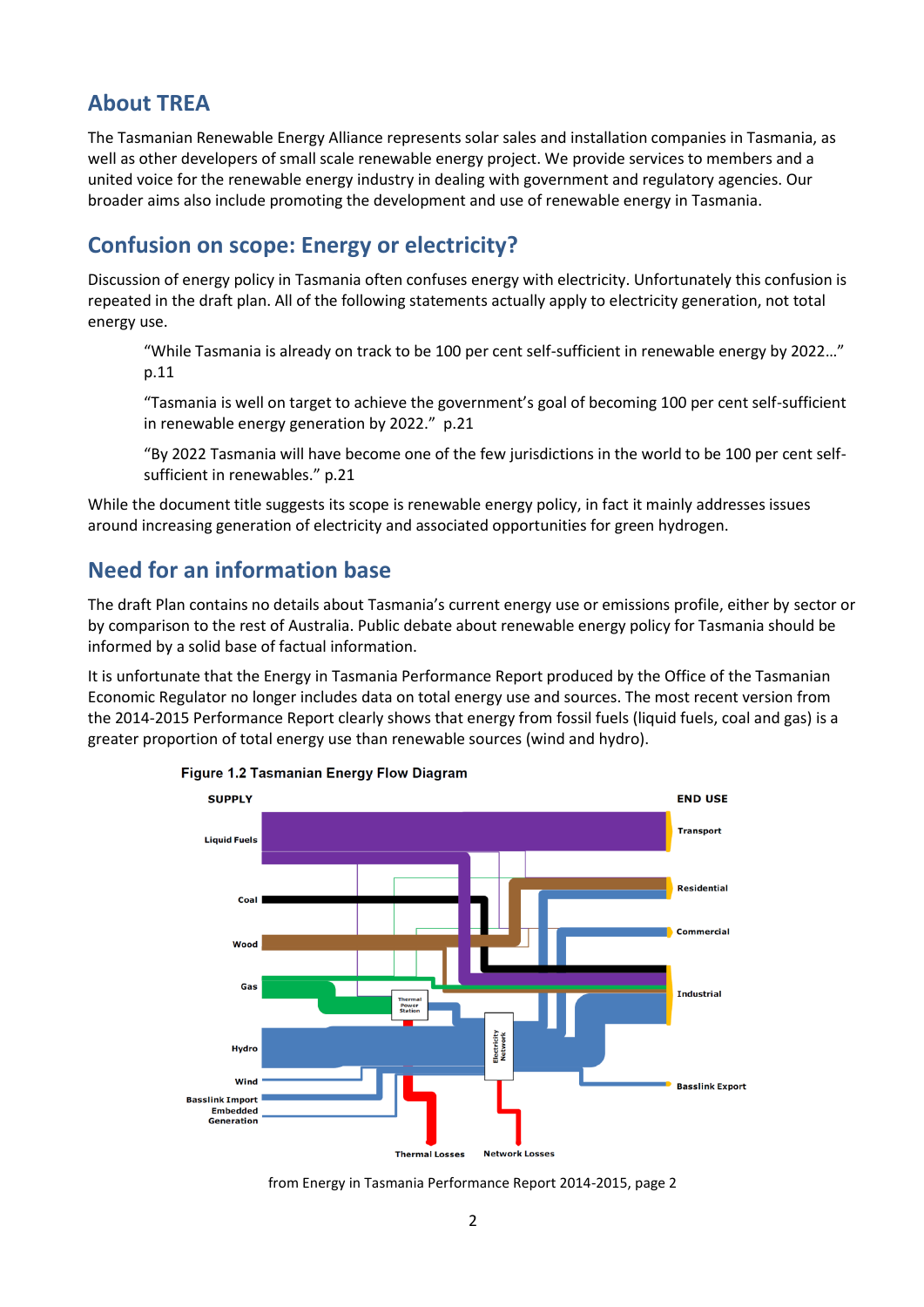### **200% target**

The draft Plan suggests that a 200% renewable electricity target for 2040 will be legislated in 2020. While TREA actively supports ambitious plans to replace existing fossil fuel use with renewable sources, we have concerns about a legislated target for electricity that exceeds the demand. The Plan is based on the assumption that Project Marinus will go ahead and that electricity exports to the mainland, together with green hydrogen production will provide a market for this electricity.

The business case for Marinus is still under development and national policy changes would be required if the cost is to be borne by mainland consumers rather than Tasmanian electricity consumers or taxpayers. While electrification of transport and replacement of gas may increase demand for electricity, there is also significant potential for reduced demand if any of the major industrial consumers close down.

We do not believe that a legislated target should go ahead in the absence of demonstrated demand for additional electricity.

### **Consultation on an accelerated target for net zero emissions**

TREA welcomes the commitment in the draft Plan to conduct public consultation on an accelerated target date for net zero emissions (p.10). As discussed above, effective consultation should be informed by factual information about Tasmania's current energy use and emissions profile at a sector level.

# **Exploration of policy mechanisms**

#### *Mechanisms to increase the supply of renewable electricity*

The draft Plan does not discuss what mechanisms would be best used to encourage a transition to total reliance on renewable sources. The general implication is that building of Marinus and a legislated target will encourage private sector investment in renewable electricity generation.

This may work for the electricity sector although even for this, it is by no means certain. Current private investments in new wind farms (Granville Harbour and Cattle Hill) has been facilitated by contracts signed with government business enterprises (GBEs). The Hydro Tasmania 2019 Annual Report states under the section on Community Service Obligations (p.101) that:

*"On 5 September 2017 Hydro Tasmania was directed to enter a power purchase agreement with Westcoast Wind to facilitate the construction of the Granville Harbour Wind Farm."*

The Aurora Energy 2019 Annual Report includes a provision of a \$32.8m "Write down of onerous contract" (p.53) which is further described on p.77 as follows:

*"(vi) Provision for an onerous contract: Aurora Energy has a ten year contract for the purchase of energy related products that was considered onerous at 30 June 2019 due to a reduction in forward market prices. A provision has been raised for the difference between the contract purchase cost and the expected economic value of the purchases to Aurora Energy. The provision has been estimated using the weighted average of probable future market prices and discounted to present value using Aurora Energy's internal pre-tax cost of capital."*

Although it is not made explicit in the Aurora report, this relates to the purchase of large-scale generation certificates (LGCs) from the Cattle Hill wind farm.

The fact that these arrangements are reported as obligations or onerous contracts indicates that they were not entered into on a totally commercial basis, and there is some risk of costs being borne by the businesses (and ultimately by the GBE owners – the people of Tasmania).

These arrangements may ultimately be of net benefit to Tasmanians. In a competitive wholesale electricity market, facilitating increased supply via new generation should drive down prices. This is less certain in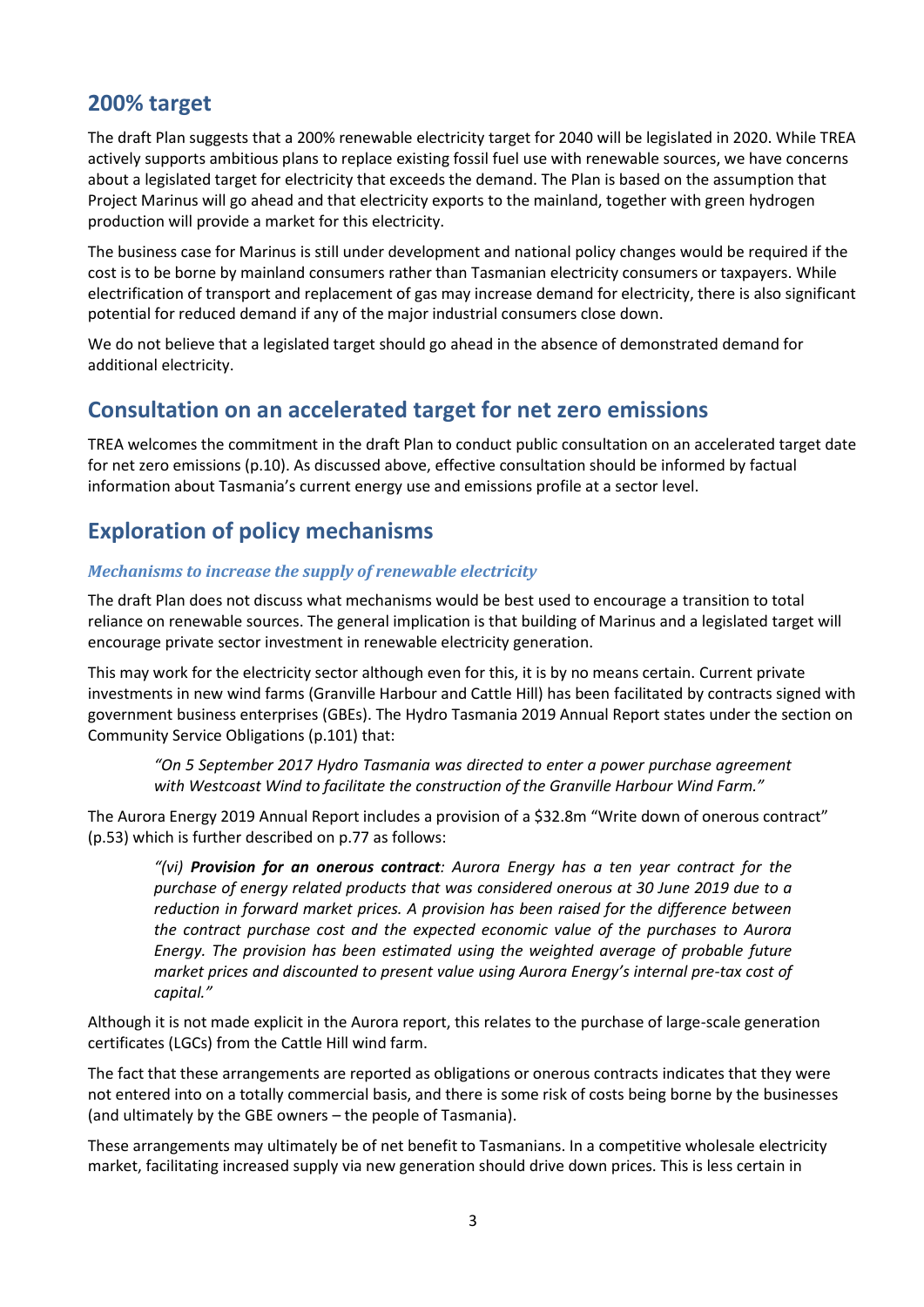Tasmania where the dominant position of Hydro Tasmania as the largest generator allows it to strongly influence wholesale prices.

It is also possible that in the longer term, these arrangements may not be onerous. If wholesale electricity prices or LGC prices rise, the arrangements entered into by Hydro Tasmania and Aurora may prove to be sound financial arrangements. A rise in LGC prices is unlikely without an extended and increased Renewable Energy Target.

Other jurisdictions (notably the ACT – see Mazengarb 2020) have used reverse auctions as a way of increasing the supply of renewable electricity in a way which is more transparent and ensures that new supply is obtained in the most cost effective way.

#### *Mechanisms in the transport sector*

The transport section (p.13) is mainly about electric vehicles with some focus on hydrogen for heavy vehicles. There is nothing about increasing public transport, active transport or planning and other social changes (eg working from home) to reduce the need for transport.

#### *Mechanisms in other sectors*

There is no discussion of mechanisms for increasing the use of renewable energy in sectors other than electricity and transport, except for the possible use of renewable hydrogen.

Tasmania has a significant mining industry. Recent developments in minerals processing, including the use of hydrogen in both aluminium and steel production highlight the opportunities for the development of renewable energy strategies in this sector.

### **Electricity pricing**

Action 2.2 in the draft Plan (p.15) addresses the issue of energy pricing. While the total cost of electricity is always a major concern to consumers, in developing a renewable energy strategy it is important to also address the structure of electricity pricing.

The roll-out of advanced meters in Tasmania is proceeding well, but more action is required to ensure that the potential benefits of a smarter grid (for both consumers and the network) are realised.

Customer installation of distributed energy resources (DER) – in particular batteries in conjunction with solar PV – can provide benefits for both customers and the network. Customers can reduce costs by maximising selfconsumption and reducing purchased of peak period electricity. The network can benefit from reduced peak load and greater utilisation of the network at off-peak times.

Increased uptake of DER can be facilitated by both tariff structures and customer education. The Bruny Island battery trial successfully demonstrated the ability of DER to provide both network support and an additional revenue stream for consumers. A wider adoption of this technology could be facilitated by extending the network support payments currently available to Bruny Island residents to the rest of Tasmania. The implementation of virtual power plants (VPPs) allows these benefits to be aggregated and made easier for consumers to access. This is an initiative that is being actively implemented in other states. The Tasmanian Government could play a facilitating role by encouraging VPP operators to offer services in Tasmania and ensuring that regulatory arrangements facilitate the implementation of VPPs.

The state government already has some commendable initiatives in relation to the encouragement of electric vehicles (EVs). We believe there is an opportunity to further encourage the take-up of EVs through electricity pricing and charging control arrangements:

 Smarter charging tariffs and control arrangements can ensure that EV charging does not create additional peak demand pressures but provides an additional managed load at time when the network is underutilised.